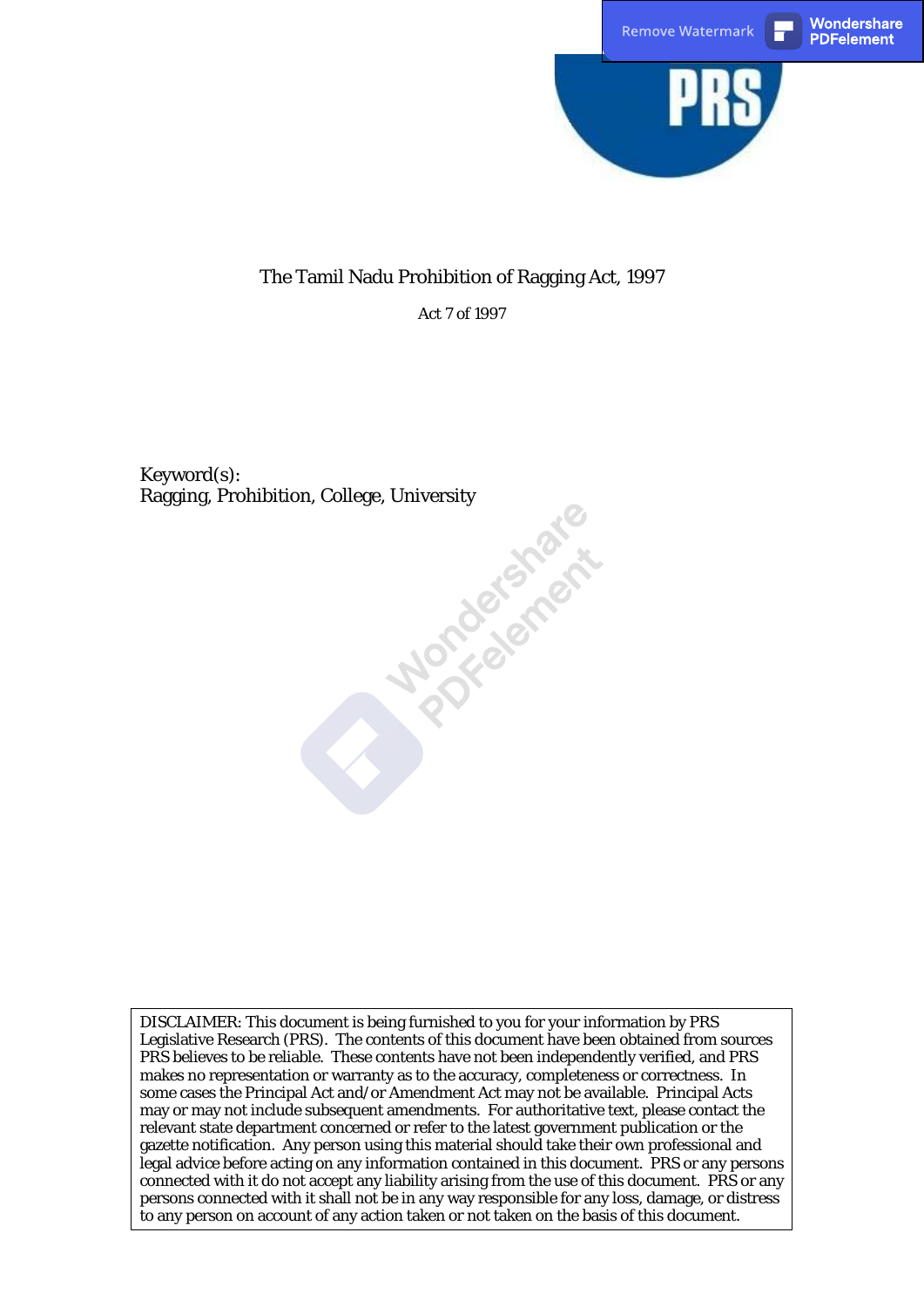### TAMIL NADU GOVERNMENT GAZETTE EXTRAORDINARY

The following Act of the Tamil Nadu Legislative Assembly received the assent of the Governor on the 14th February 1997 and is hereby published for general information:-

#### ACT No. 7 OF 1997.

An Act to prohibit ragging in educational institutions in the State of Tamil Nadu.

BE it enaoted by the Legislative Assembly of the State of Tamil Nadu in the Fortyeighth Year of the Republic of India as follows -

1. (1) This Act may be called the Tamil Nadu Probibition of Ragging Act, 1997.

Short title, extent and commence. ment.

(2) It extends to the whole of the State of Tamil Nadu.

(3) It shall be deemed to have come into force on the 19th day of December 1996

2. In this Act unless the context otherwise requires, "ragging" means display Definition. of noisy, disorderly conduct doing any act which causes or is likely to cause physical or paychological harm or raise apprehension or fear or shame or embarrassment to a student in any educational institution and includes, -

(a) teasing, abusing of, playing practical jokes on, or causing hurt to such student; cr

(b) asking the student to do any act or perform something which such student will not in the ordinary course willingly do.

3. Ragging within or without any educational institution is prohibited.

4. Whoever directly or indirectly commits, participates in, abets or propagates "ragging" within or without any educational institution, shall be punished with imprisonment for a term which may extend to two years and shall also be liable to a fine which may extend to ten thousand rupees.

5. Any student convicted of an offence under section 4 shall also be dismissed from the educational institution and such student shall not be admitted in any other educational institution.

6. (1) Without prejudice to the foregoing provisions, whenever any student complaints of ragging to the head of an educational institution, or to any other person responsible for the management of the educational institution, such head of the educational institution or person responsible for the management of the educational institution shall inquire into the same immediately and if found true shall suspend the student, who has committed the offence, from the educational institution.

(2) The decision of the head of the educational institution or the person responsible for the management of the educational institution that any student has indulged in ragging under sub-section (1) shall be final.

7. If the head of the educational institution or the person responsible for the management of the educational institution fails or neglects to take action in the manner specified in sub-section (1) of section 6 when a complaint of ragging is made, such person shall be deemed to have abetted the offence of ragging and shall be punished as provided for in section 4.

8. (1) The State Government may make rules for carrying out all or any of the purposes of this Act.

(2) All rules made under this Act shall be published in the Tamil Nadu Government Gazette and unless, they are expressed to come into force on a particular day, shall come into force on the day on which they are so published.

Group) IV-2  $\mathbb{R}$ x. \$9-6 ÑΛ

Prohibition of ragging.

Penalty for ragging.

Dismissal of student.

Suspension of student.

Deemed abetment

Power to make Fules.